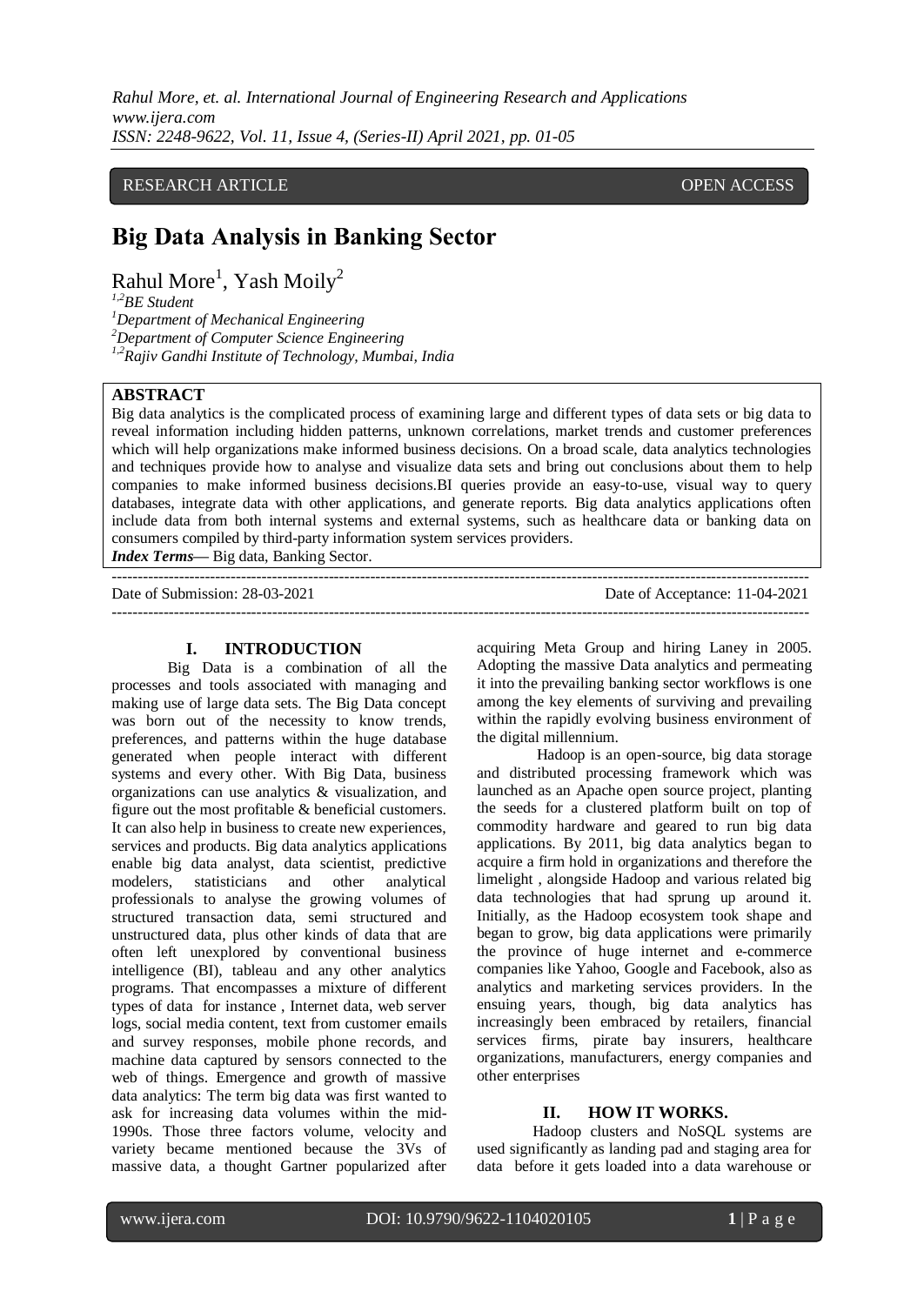analytical database for analysis which is in a summarized form that is conducive to relational structures.

However, big data analytic users are adapting the concept of a Hadoop data lake that serves as the primary repository for incoming streams of raw data. In such architectures, the analysis of data can be done directly in a Hadoop cluster or a processing engine like Spark. As in data warehousing, data management is a significant first step in the big data analytics process. Data which is stored in the Hadoop Distributed File System must be organized, configured and separated properly to get good performance out of both extracts, transform and load (ETL) integration jobs and analytical queries.

Once the data is completely ready, it can be analysed with the software which is used for advanced analytics processes. That includes tools for data mining, which sift through data sets in search of patterns and relationships; predictive analytics, which build models to forecast customer behaviour and other future developments; machine learning, which uses algorithm to analyse large data sets; and deep learning, a more advanced offshoot of machine learning.

Text mining and statistical analysis software also plays an important role in the big data analytics process, as can mainstream BI software and data visualization tools. In ETL process as well as analytic applications, queries can be written in MapReduce, with programming languages such as R, Python, Scala, and SQL, the standard languages for relational databases that are supported via SQLon-Hadoop technologies.

# **III. ADVANTAGES**

BD offers a number of advantages to both banks and their customers. Advantages of BD in terms of functional and business area are given in table I. Some of the world wide accepted advantages of applying BD for banking in India are as follows:

● **Fraud Detection and Prevention**: It is one of the major problems faced by the financial sectors and BD can ensure banks that no unauthorized transactions and access will be made from their systems, providing a level of safety and security that will raise the security standard of the entire financial industry.

● **Customer Segmentation**: customer base into groups of individuals that are similar in particular ways relevant to marketing and business, such as their age, gender, financial conditions, interests and spending habits. This segmentation allows banks to provide or deliver to customers with exactly what they're looking for.

● **Risk Management**: The early detection of fraud is

a large and major part of risk management and BD can do as much for risk management, as it does for fraud identification. Big data is located and presented on a single large scale that makes it simpler to reduce the number of risks to a manageable number. This would further reduces the chances of losing data or ignoring frauds within transactions in banks.

● **Study of Indian Economy**: Similar to what financial organizations and banks are doing in other countries such as the U.S.A., the techniques can be applied in India for studying the Indian economy more efficiently, and can help in improvising it to a better level.

● **Past Data and Future Predictions**: Banks can also look at the past data, they have already stored, and can plan for the future. BD helps them in spotting patterns in different domains of their services provided to their customers and can use these data patterns to predict their businesses future e.g. where and how to invest their labor, money and time for profitable returns.

# **IV. BIG DATA ANALYTICS USES & CHALLENGES**

Big data analytics applications often include data from both internal systems and external sources, such as predictive data, descriptive data, prescriptive data or diagnostic data on consumers compiled by third-party information services providers. In addition, streaming data flow analytics applications are becoming common in big data firms as users look to perform real-time analytics on data fed into Hadoop systems through stream processing engines, such as Spark, Samza and Storm, Apex, Flume.

 Early big data systems were mostly deployed on premises, particularly in large firms that collected, organized, visualized and analysed massive amounts of structured and unstructured data. But cloud platform providers, such as Amazon Web Services (AWS) and Microsoft has made it easier to set up and manage Hadoop groups in the cloud, as have Hadoop suppliers such as MapR and IBM Infosphere, which support their distributions of the big data framework on the AWS and Microsoft Azure clouds. Users can spin the groups in the cloud, run them for as long as they need and then take them offline with usage-based pricing that doesn't require in progress software licenses.

Potential pitfalls of massive data analytics initiatives include a scarcity of internal analytics skills and therefore the high cost of hiring experienced data scientists and data engineers to fill the gaps.

Recently, the proliferation and advancement of AI and machine learning technologies have enabled suppliers to provide software for big data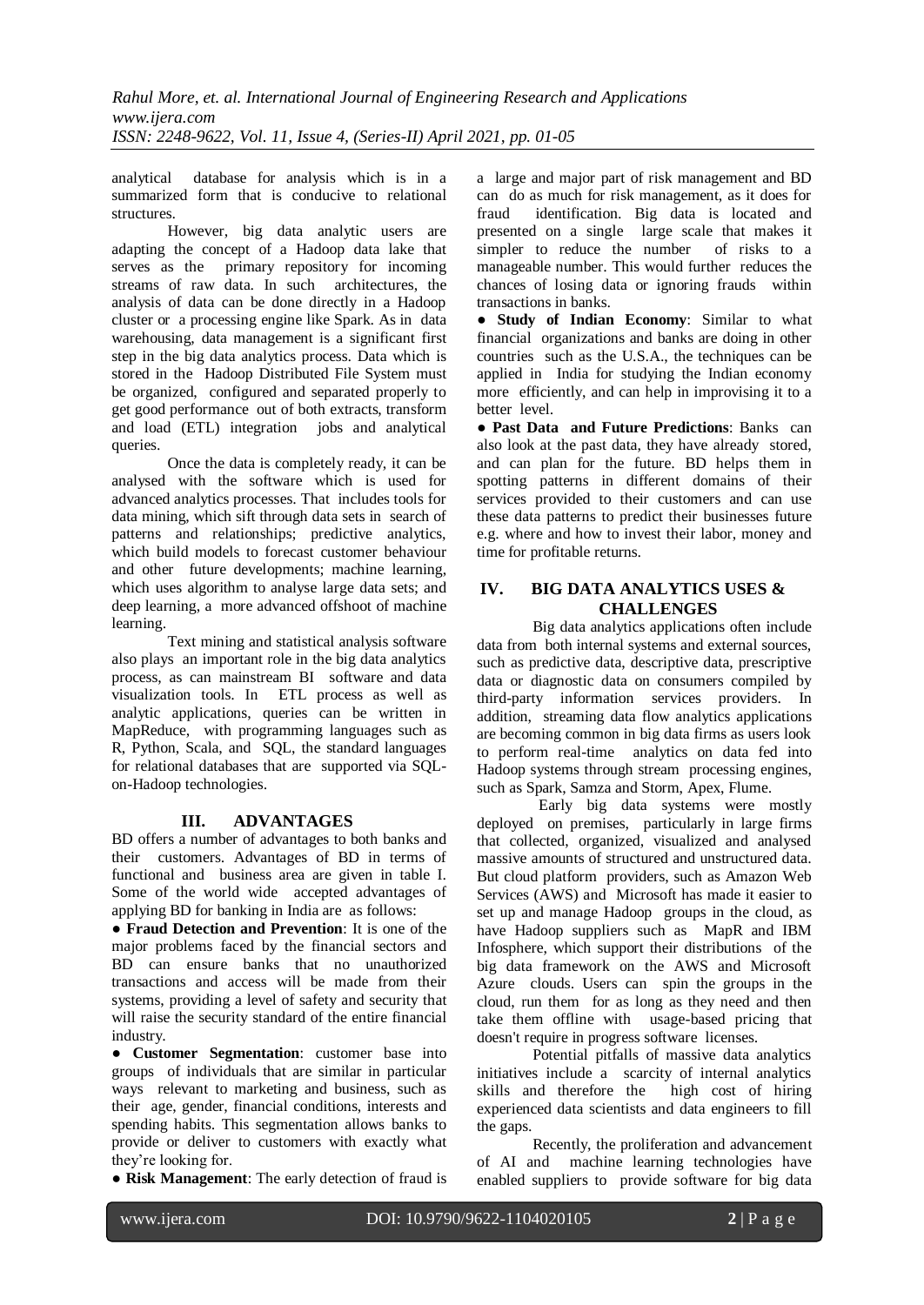analysis that is easier to use, particularly for the growing citizen data scientist population. Some of the leading suppliers in this field include Alteryx, IBM, Microsoft and Knime.

The massive amount of data that's typically associated with, and its variety can cause data management issues in areas including data quality, consistency and governance. Also, data warehouses can result from the use of different platforms and data stores in a big data architecture. In addition, the integration of Hadoop, Storm or Spark and other big data tools into a cohesive architecture that meets an firm's big data analytics needs is a challenging proposition for many analytic teams, which have to identify the right mix of technologies and then put the pieces together.

# **V. TOOLS AND TECHNOLOGIES**

We all know that Unstructured and semi-structured data types don't fit in traditional data warehouses that are based on relational databases oriented to structured data sets. Data warehouses does not able to handle the processing demands posed by sets of big data that need to be updated frequently or even continually, as in the case of real-time data in stock trading, the online activities of website visitors or the performance of mobile applications. As a result, many of the organizations that collect, process and analyse big data turn to NoSQL databases, as well as Hadoop and its companion tools, including:

• **YARN**: a cluster management technology and one of the key features in second-generation Hadoop.

● **MapReduce**: a software framework that allows developers to write programs that process massive amounts of unstructured data in parallel across a distributed cluster of processors or stand-alone computers.

● **Spark**: an open source, parallel processing framework that enables users to run large-scale data analytics applications across clustered systems.

● **HBase**: a column-oriented key/value data store built to run on top of the Hadoop Distributed File System (HDFS).

● **Hive**: It is a data warehouse infrastructure tool for querying and analysing large data sets stored in Hadoop files.

● **Kafka**: a distributed publish/subscribe messaging system designed to replace traditional message brokers

# **VI. APPLICATION**

### **Fraud Detection**

Big data analytics have become an essential part of any strategy to help detect and prevent financial crime, owing to the ever-evolving attack methods used by criminals exploiting multichannel vulnerabilities to compromise technology systems.

Big data has enabled banks to implement real time analytics on a large scale to meet the growing threats. Using data mining fraud detection techniques that detects both known and novel fraud instances as they occur in real time, with a higher level of accuracy using distributed Ha- doop-based platforms that make it possible to cost-effectively and efficiently store and process large data sets. [3]

# **VII. DATA MINING TECHNIQUES IN BIG DATA**

**A. Classification:** Classification is the most commonly applied data mining technique, which employs a set of pre-classified examples to develop a model that can classify the population of records at large. Fraud detection are particularly well suited to this type of analysis.

**B.** Clustering: Clustering can be said to be the identification of similar classes of objects. In this technique, transactions with similar behaviour are combined into one group. For instance: The customer of a given geographic location and of a particular job profile demand a particular set of services, like in banking sector the customers from the service class always demand for the policy which ensures more security as they are not intending to take risks, likewise the same set of service class people in rural areas have the preferences for some particular brands which may differ from their counterparts in urban areas. This technique will help the management in finding the solution of 80/20 principle of marketing, which says: 20% of your customers will provide you with 80% of your profits, then the problem is to identify those 20% and the techniques of clustering will help in achieving the same.

**C. Association Rule:** The central task of association rule mining is to find sets of binary variables that cooccur together frequently in a transaction database. Association rule has several algorithms like: APRIORI, CDA, and DDA. Association rules are if/then statements that help uncover relationships between seemingly unrelated data in a relational database or other information repository.

**D. Prediction:** The prediction as its name implies is one of the data mining techniques that discover the relationship between independent variables and<br>relationship between dependent variables. For relationship between dependent instance, prediction analysis techniques can be implemented in the banking sector to predict fraud. Money can be seen as the independent variable while the individual (fraudster) could be seen as the dependent variable. Then based on historical data, we can draw a fitted regression curve that is used for attempted fraud prediction. Regression analysis can be used to model the relationship between one or more independent variables and dependent variables.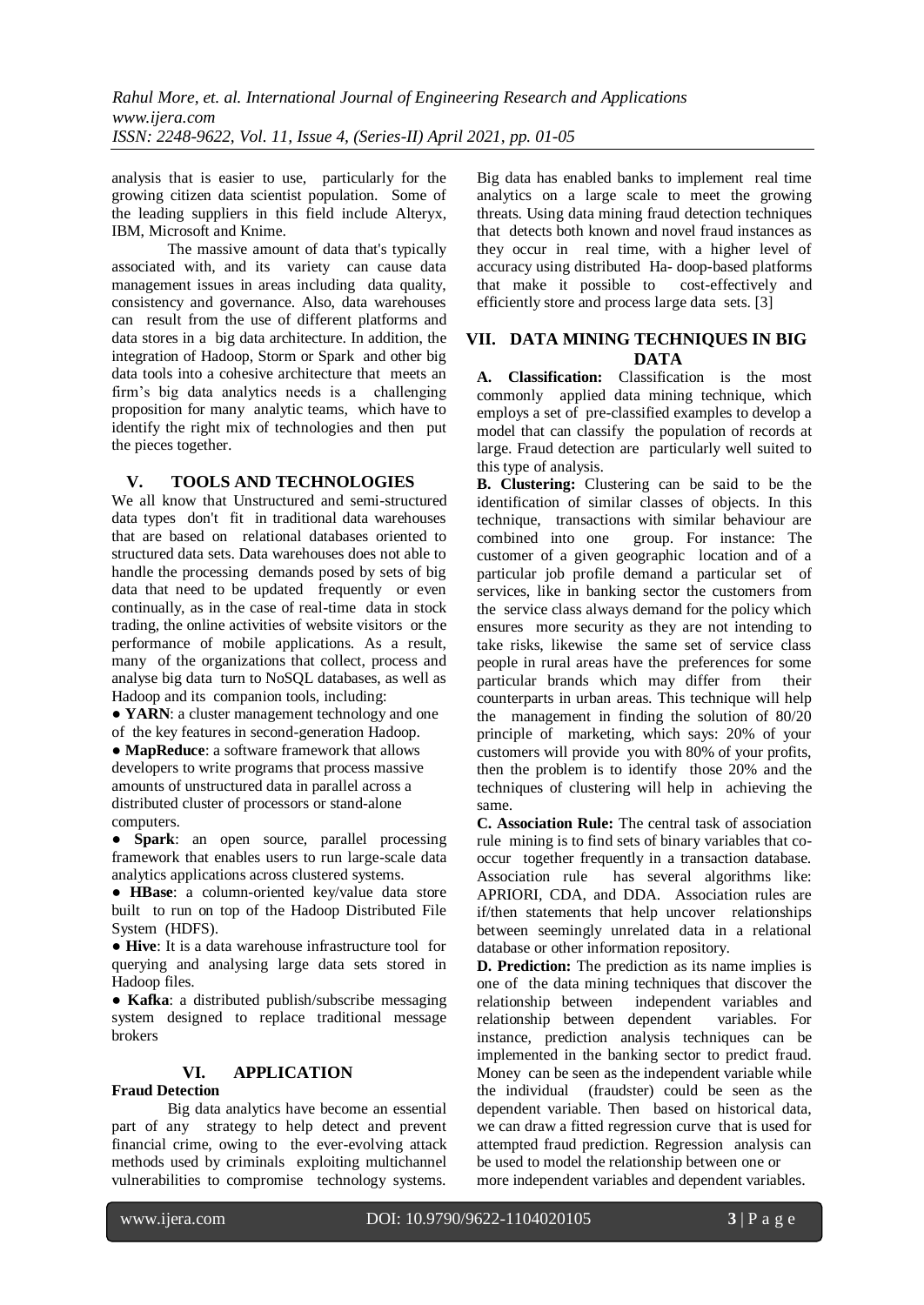Types of Regression Techniques are as follows: 1.Linear Regression 2.Multivariate Linear Regression 3.Nonlinear Regression [6]

# **VIII. ANOTHER APPLICATION IN BUSINESS SECTOR**

The banking industry has evolved by leaps and bounds over the past decade, when it comes to operations and service delivery. The financial and banking data will be one of the cornerstones of this Big Data flood, and being able to process it means being competitive among the banks and financial institutions.

Big data analytics can improve the extrapolative power of risk models used by banks and financial institutions. Big data analytics not only brings new insights to the banks, but it also enables them to stay a step ahead of the game with advanced technologies and analytical tools. It helps the Bank to analyse social media to monitor user sentiment toward a firm, brand or product.

In a highly competitive market, it is driving firms to compete aggressively for customers' wallet: increasing focus on customer acquisition, retention and profitability. While getting a complete view of customer relationship across the enterprise is very important, it is equally essential to use it to offer customized products and service to profitable clients will increase client loyalty and result in increased wallet share & reduce losses by minimizing the risk exposure

#### **1. Efficient Risk Management to Prevent Errors and Frauds**

Business intelligence (BI) tools are capable of identifying potential risks associated with money lending processes in banks. With the help of big data analytics, banks can analyze the market trends and decide on lowering or increasing interest rates for different individuals across various regions.

### **2. Provides Personalized Banking Solutions To Customers**

Big data analytics can aid banks in understanding customer behaviour based on the inputs received from their investment patterns, shopping trends, motivation to invest and personal or financial motivation to invest and personal backgrounds. This data plays a crucial role in winning customer loyalty by designing personalized banking solutions for them.

**3. Easier Filing of Regulatory Compliances** BI tools can help analyse and keep track of all the regulatory requirements by going through each individual application from the customers for accurate validation. **4. Boosts Overall Performance**  With performance analytics, employee performance can be assessed whether or not they have achieved the monthly/quarterly/yearly targets. Based on the

figures derived from current sales of employees, big data analytics can determine ways to help them scale better. [5]

# **IX. CONCLUSION**

With respect to the current, highly competitive financial market, big data holds the key to unlocking marketing potential. Advanced analytics are permitting banks to manage the cumulative cost of compliance and the risk of non-compliance. However, the financial service firms are still lagging behind in implementing big data analytic tools, which indicates an untapped potential for value creation, available for the banking industry. This needs to be evaluated from an IT (Information Technology) or LoB (Line of Business) perspective.

# **REFERENCES**

- [1]. Riloff, E., Qadir, A., Surve, P., De Silva, L., Gilbert, N., and Huang, R. "Sarcasm as contrast between a positive sentiment and negative situation", In EMNLP 2013, pp. 704– 714.
- [2]. Subrahmanian, V. S. and Diego Reforgiato. "Ava: Adjective-verb-adverb combi-nations for sentiment analysis", In Intelligent Systems, 23(4):43–50. 2008.
- [3]. B. Agarwal, N. Mittal, "Prominent Feature Extraction for Review Analysis: An Empirical Study", In Journal of Experimental and theoretical Artificial Intelligence, 2014, DOI: 10.1080/0952813X.2014.977830.
- [4]. M. Taboada, J. Brooke, M. Tofiloski, K. Voll, M. Stede, "Lexicon-based methods for sentiment analysis", Computational Linguistics, v.37 n.2, p.267-307, 2011
- [5]. Esuli A., Sebastiani F. "SentiWordNet: A publicly available lexical resource for opinion mining". In Proceedings of 5th International Conference on Language Resources and Evaluation (LREC), pages 417–422, 2006.
- [6]. P Turney. 2002. Thumbs up or thumbs down? Semantic orientation applied to unsupervised classification of reviews. In Proceedings of 40th Meeting of the Association for Computational Linguistics, pages 417–424, Philadelphia, PA.
- [7]. http://eci.nic.in/eci\_main1/GE2014/PC\_WISE \_TURNOUT.htm
- [8]. Mariana Romanyshyn(2013). Rule-Based Sentiment Analysis of Ukrainian Reviews. International Journal of Artificial Intelligence & Applications (IJAIA), Vol. 4, No. 4, July 2013
- [9]. S Bandyopadhyay and K Mallick, "A New Path Based Hybrid Measure for Gene Ontology Similarity", IEEE/ACM